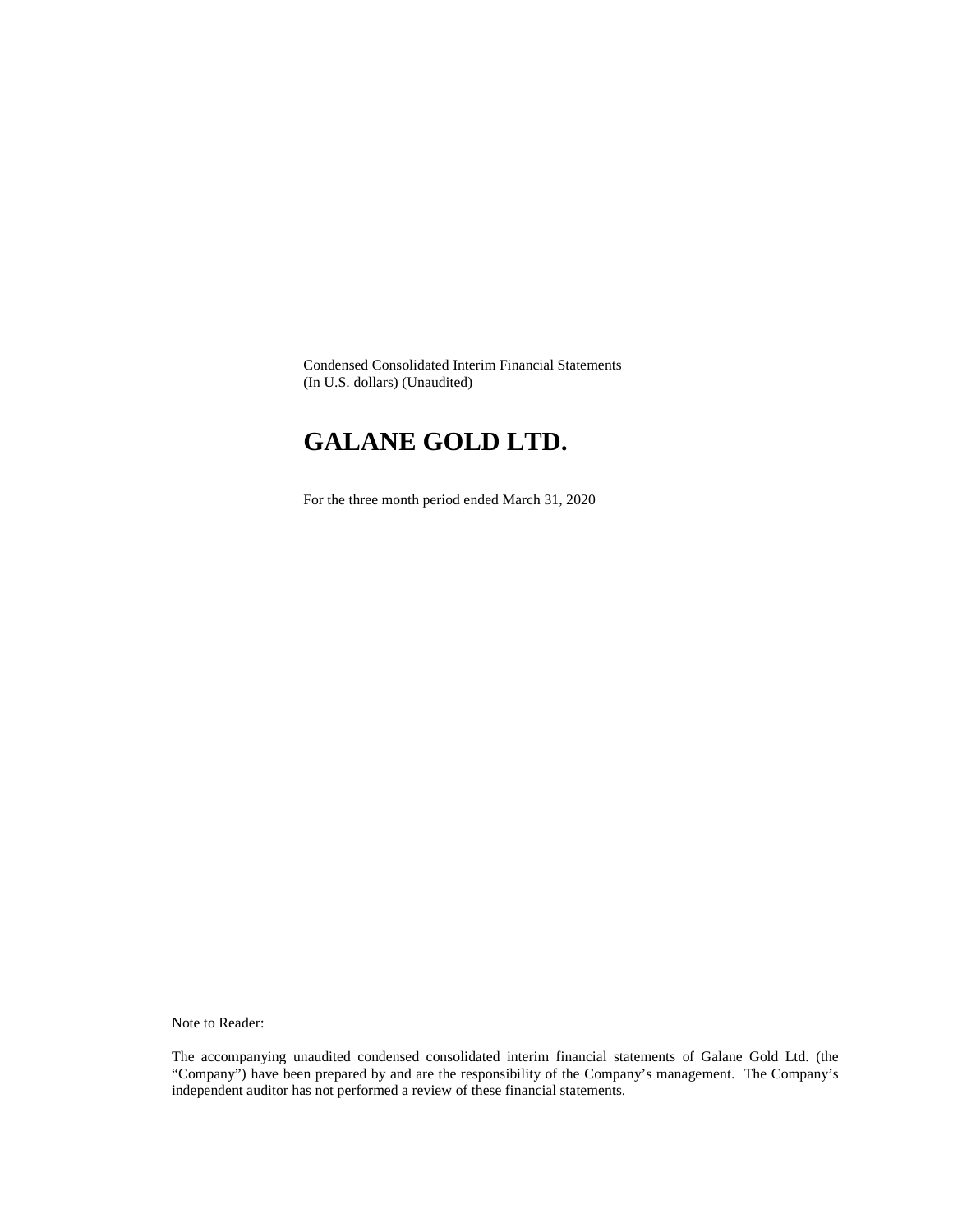Condensed Consolidated Interim Statement of Financial Position (In U.S. dollars) (Unaudited)

As at March 31, 2020 and December 31, 2019

|                                                                  |      | March 31, 2020   | December 31,     |  |  |
|------------------------------------------------------------------|------|------------------|------------------|--|--|
|                                                                  | Note |                  | 2019             |  |  |
| Assets                                                           |      |                  |                  |  |  |
| Current assets:                                                  |      |                  |                  |  |  |
| Cash                                                             |      | \$<br>1,097,902  | \$<br>2,201,853  |  |  |
| Trade and other receivables                                      | 6    | 1,769,098        | 2,196,520        |  |  |
| Inventories                                                      | 7    | 4,899,249        | 4,947,196        |  |  |
|                                                                  |      | 7,766,249        | 9,345,569        |  |  |
| Non-current assets                                               |      |                  |                  |  |  |
| Mining and exploration properties                                | 8    | 36,791,505       | 36,584,539       |  |  |
| Plant and equipment                                              | 8    | 2,075,944        | 2,328,285        |  |  |
|                                                                  |      | 38,867,449       | 38,912,824       |  |  |
|                                                                  |      | \$<br>46,633,698 | \$<br>48,258,393 |  |  |
| Equity                                                           |      |                  |                  |  |  |
|                                                                  |      |                  |                  |  |  |
| Current liabilities:<br>Accounts payable and accrued liabilities | 10   | \$<br>7,613,413  | \$<br>9,345,504  |  |  |
| Interest bearing loans and borrowings                            | 11   | 12,936,697       | 13,089,675       |  |  |
| Warrants denominated in a foreign currency                       | 13   | 547,910          | 1,228,626        |  |  |
|                                                                  |      | 21,098,020       | 23,663,805       |  |  |
| Non-current liabilities:                                         |      |                  |                  |  |  |
| Interest-bearing loans and borrowings                            | 11   | 5,854,590        | 6,050,059        |  |  |
| Restoration and rehabilitation provision                         | 9    | 5,044,000        | 5,625,905        |  |  |
|                                                                  |      | 10,898,590       | 11,675,964       |  |  |
| Shareholders' equity:                                            |      |                  |                  |  |  |
| Share capital                                                    | 13   | \$<br>39,975,999 | 39,975,999<br>\$ |  |  |
| Reserves                                                         |      | 2,684,969        | 2,626,081        |  |  |
| Deficit                                                          |      | (28,023,880)     | (29, 683, 456)   |  |  |
|                                                                  |      | 14,637,088       | 12,918,624       |  |  |
|                                                                  |      | 46,633,698<br>\$ | 48,258,393<br>\$ |  |  |

Going Concern (note 2)

Commitments and contingencies (note 15);

Approved and authorized by the Board on May 22, 2020:

| "Ravi Sood " | ⊃ırector | $\epsilon$<br>onוכ<br>' Itaro | Director |
|--------------|----------|-------------------------------|----------|
|              |          |                               |          |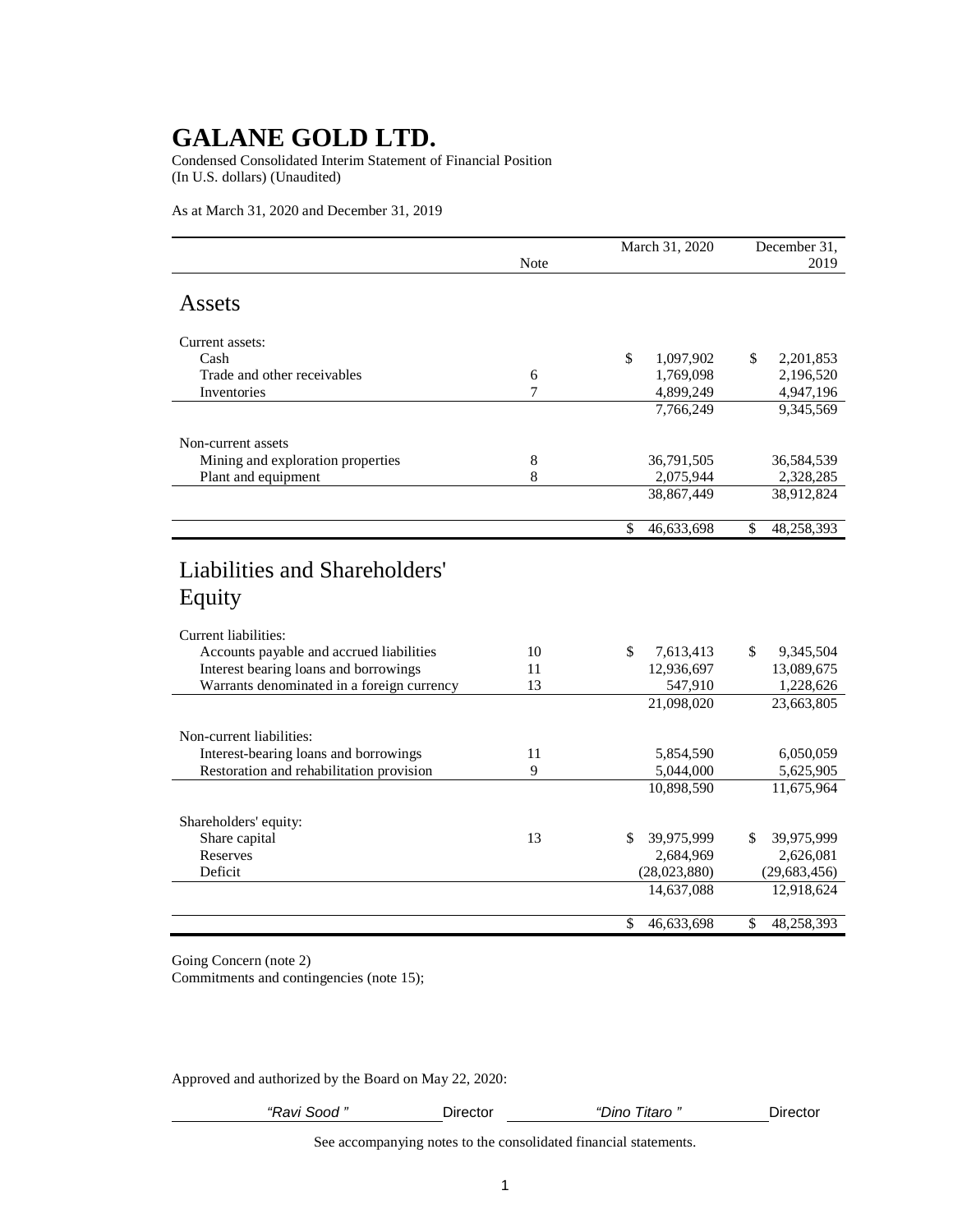Condensed Consolidated Interim Statement of Earnings (Loss) and Comprehensive Earnings (Loss) (In U.S. dollars) (Unaudited)

Three month periods ended March 31, 2020 and March 31, 2019

|                                                           | <b>Note</b> | 2020            | 2019              |
|-----------------------------------------------------------|-------------|-----------------|-------------------|
|                                                           |             |                 |                   |
| Mining Revenue                                            |             | \$<br>9,473,565 | \$<br>8,476,421   |
| Mining Costs:                                             | 14          | 8,602,865       | 9,299,644         |
| Earnings (loss) from mining operations                    |             | 870,700         | (823, 223)        |
|                                                           |             |                 |                   |
| Expenses:                                                 |             |                 |                   |
| <b>Exploration costs</b>                                  |             |                 | 4,111             |
| Foreign exchange (gain) loss                              |             | (1,227,339)     | 113,738           |
| Corporate general and administration                      | 14          | 555,390         | 676,389           |
| Financing (income) expense                                | 14          | (446,316)       | 384,728           |
| Other expenses                                            | 14          | 329,389         | 245,916           |
|                                                           |             | (788, 876)      | 1,424,882         |
|                                                           |             |                 |                   |
| Earnings (loss) for the period before taxation            |             | \$<br>1,659,576 | \$<br>(2,248,105) |
| Taxation                                                  | 12          | \$              | \$                |
|                                                           |             |                 |                   |
| Net earnings (loss) and comprehensive loss for the period |             | \$<br>1,659,576 | \$<br>(2,248,105) |
|                                                           |             |                 |                   |
| Basic earnings (loss) per common share                    | 13          | \$<br>0.01      | \$<br>(0.01)      |
| Diluted earnings (loss) per common share                  | 13          | \$<br>0.01      | \$<br>(0.01)      |
|                                                           |             |                 |                   |
| Weighted average number of common shares - basic          | 13          | 223,400,910     | 200,804,760       |
| Weighted average number of common shares – diluted        | 13          | 243,737,007     | 200,804,760       |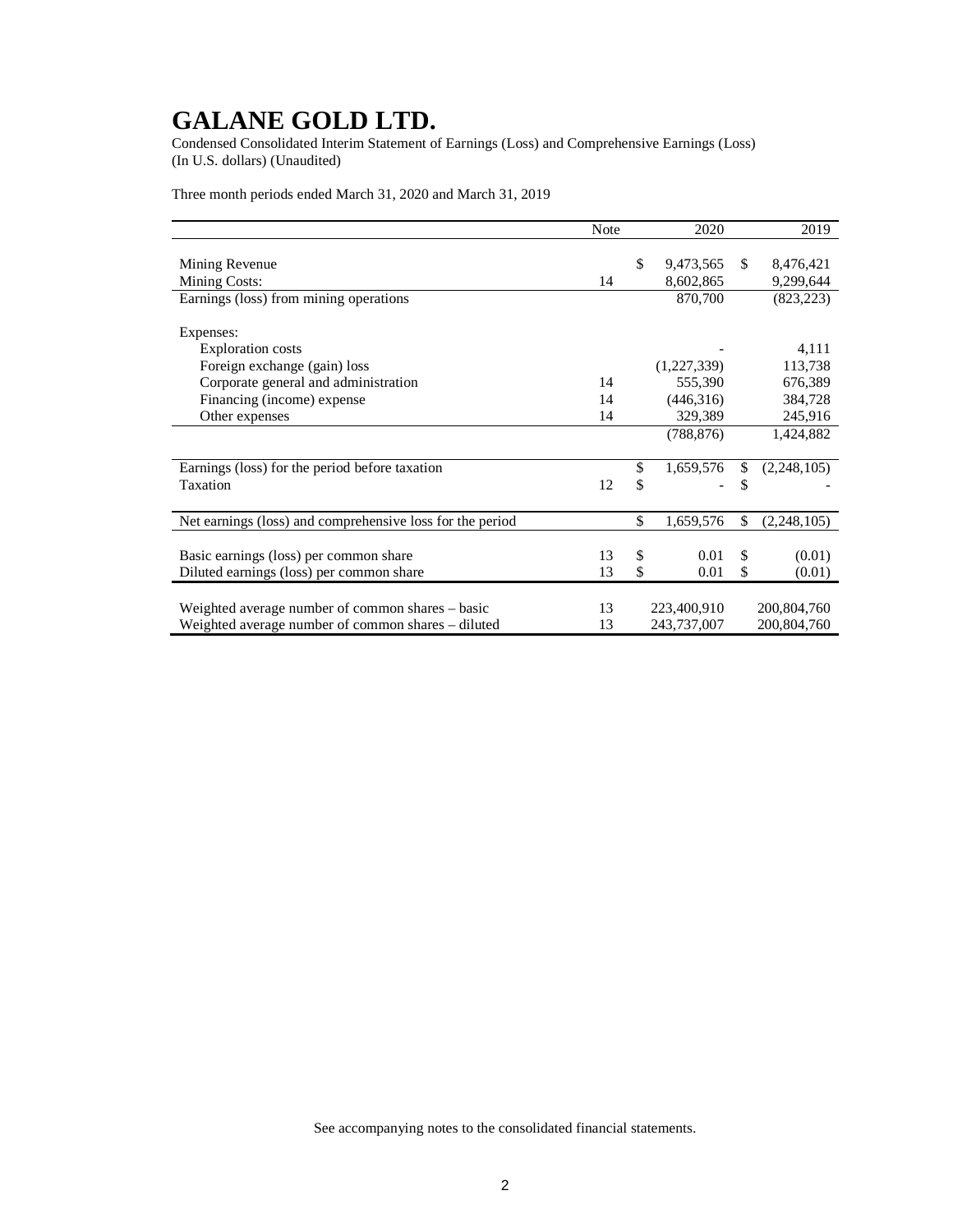Condensed Consolidated Interim Statement of Changes in Equity (In U.S. Dollars) (Unaudited)

Three month periods ended March 31, 2020 and March 31, 2019

|                                        |              | <b>Capital Stock</b><br><b>Number</b><br>Amount |            | <b>Reserves</b>                          |                                   |              |
|----------------------------------------|--------------|-------------------------------------------------|------------|------------------------------------------|-----------------------------------|--------------|
|                                        | <b>Notes</b> |                                                 |            | <b>Stock</b><br><b>based</b><br>payments | <b>Retained</b><br><b>Deficit</b> | <b>Total</b> |
|                                        |              |                                                 |            |                                          |                                   |              |
| <b>Balance as at December 31, 2018</b> |              | 200,804,760                                     | 38,329,654 | 2,515,382                                | (25,860,092)                      | 14,984,944   |
| Stock-based compensation               | 14           |                                                 |            | 36,202                                   |                                   | 36,202       |
| Net loss                               |              |                                                 |            |                                          | (2,248,105)                       | (2,248,105)  |
| Balance as at March 31, 2019           |              | 200,804,760                                     | 38,329,654 | 2,551,584                                | (28, 108, 197)                    | 12,773,041   |
| <b>Balance as at December 31, 2019</b> |              | 223,400,910                                     | 39,975,999 | 2,626,081                                | (29,683,456)                      | 12,918,624   |
| Stock-based compensation               | 14           |                                                 |            | 58,888                                   |                                   | 58,888       |
| Net earnings                           |              |                                                 |            |                                          | 1,659,576                         | 1,659,576    |
| Balance as at March 31, 2020           |              | 223,400,910                                     | 39,975,999 | 2,684,969                                | (28,023,880)                      | 14,637,088   |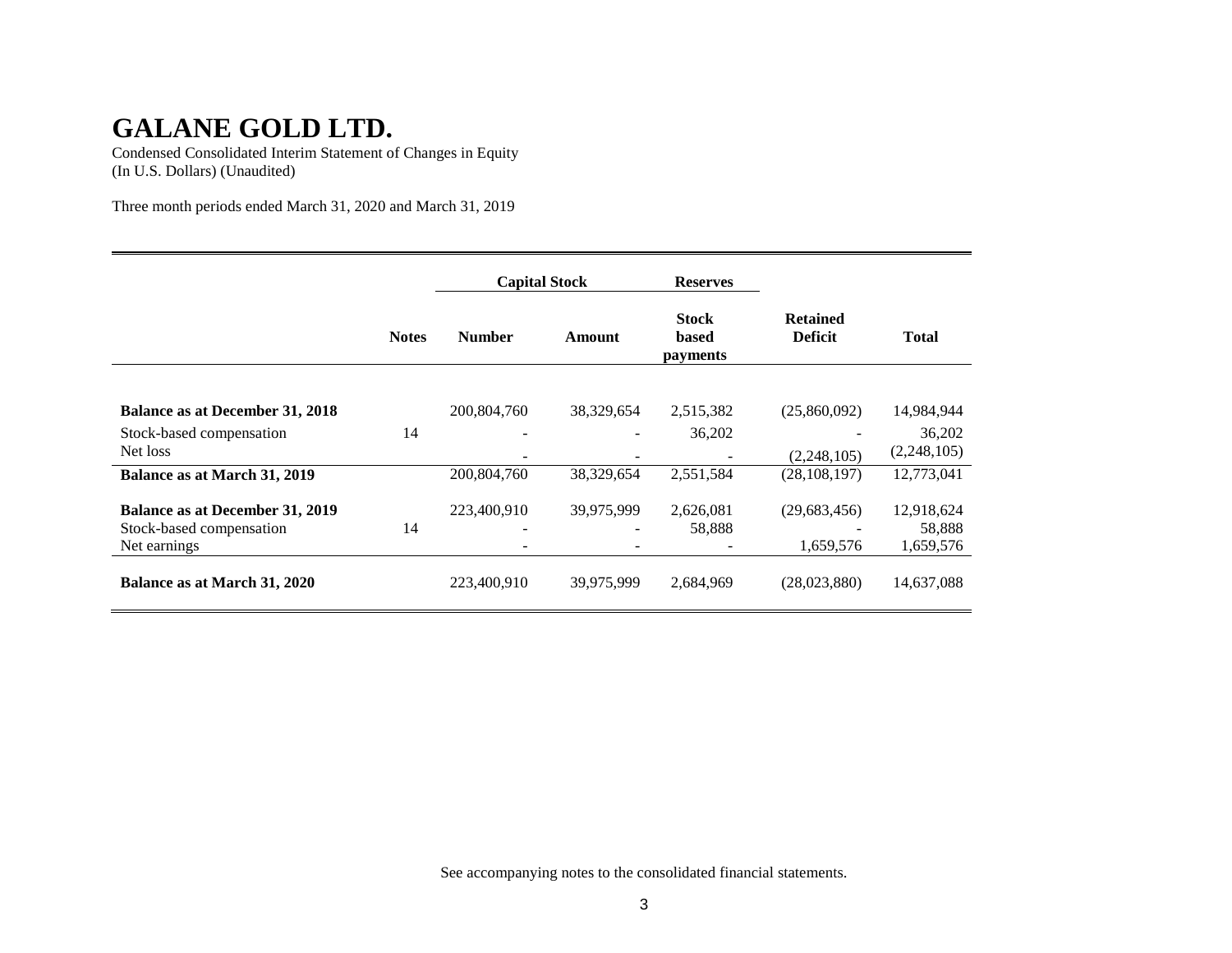Condensed Consolidated Interim Statement of Cash Flows (In U.S. Dollars) (Unaudited)

Three month periods ended March 31, 2020 and March 31, 2019

|                                                          | Note  | 2020                      | 2019              |
|----------------------------------------------------------|-------|---------------------------|-------------------|
|                                                          |       |                           |                   |
| Cash flows from operating activities:                    |       |                           |                   |
| Net loss for the period                                  |       | $\mathbb{S}$<br>1,659,576 | (2,248,105)<br>S. |
| Items not involving cash:                                |       |                           |                   |
| Depreciation and amortization                            | 8     | 1,387,231                 | 1,269,311         |
| Share based compensation                                 |       | 58,888                    | 36,202            |
| Accretion - ARO                                          | 9     | 74,396                    | 74,953            |
| Interest expense                                         | 14    | 160,004                   | 340,950           |
| Foreign exchange (gain) loss                             |       | (1,236,966)               | (61,291)          |
| Change in fair value of warrants                         |       | (680, 716)                | (31, 175)         |
| Deferred financing charges                               |       | 27,352                    |                   |
| Working capital adjustments:                             |       |                           |                   |
| Change in trade and other receivables                    |       | 114,191                   | 247,022           |
| Change in inventories                                    |       | (1,150)                   | 781,495           |
| Change in trade and other payables relating to operating |       |                           |                   |
| activities                                               |       | (731, 836)                | (1,288,023)       |
| Cash flows used in operating activities                  |       | 830,970                   | (878, 661)        |
|                                                          |       |                           |                   |
| Cash flows from investing activities:                    |       |                           |                   |
| Mining assets acquired                                   | $8\,$ | (1,908,649)               | (1,762,692)       |
| Capitalised concentrate sales                            | 8     | 764,324                   |                   |
| Cash flows used in investing activities                  |       | (1, 144, 325)             | (1,762,692)       |
| Cash flow from financing activities:                     |       |                           |                   |
| Deferred royalties paid                                  |       | (314,778)                 | (304,779)         |
| Deferred royalty interest paid                           |       | (85, 222)                 | (85, 222)         |
| Barak facility drawdown                                  |       |                           | 1,400,000         |
| <b>Barak facility fees</b>                               |       |                           | (200,000)         |
| Barak facility repayment                                 |       | (66, 218)                 |                   |
|                                                          |       |                           |                   |
| Capital lease obligations                                |       | (267, 118)                | (37,201)          |
| Cash flows from financing activities                     |       | (733, 336)                | 772,798           |
| Decrease in cash                                         |       | (1,046,691)               | (1,868,555)       |
|                                                          |       |                           |                   |
| Effect of foreign exchange on cash                       |       | (57,260)                  | 12,817            |
| Cash, at January 1                                       |       | 2,201,853                 | 4,173,052         |
| Cash, at March 31                                        |       | \$<br>1,097,902           | \$<br>2,317,314   |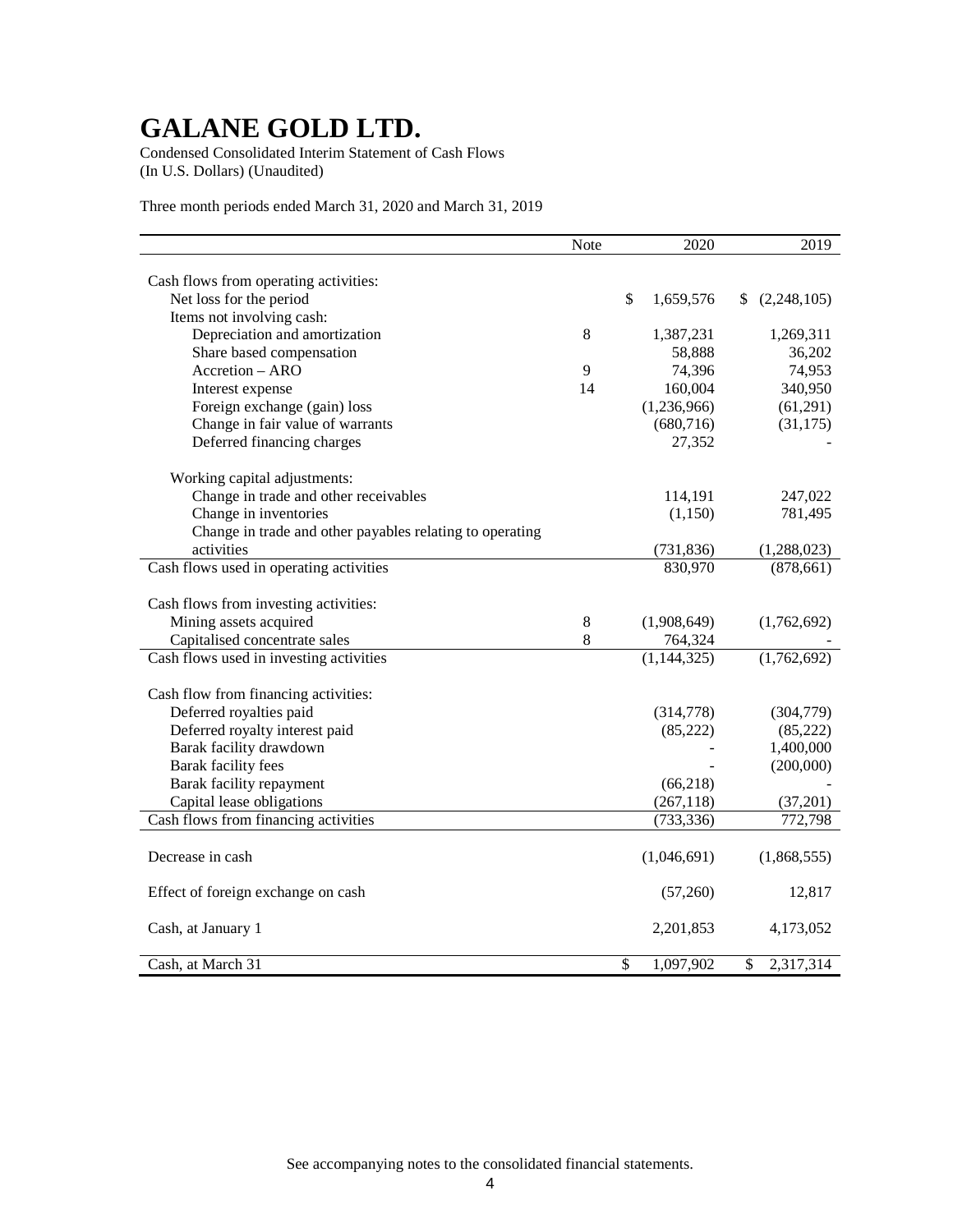Notes to the Unaudited Condensed Consolidated Interim Financial Statements

For the three months ended March 31, 2020 and March 31, 2019

#### **1. Corporate Information**

Galane Gold Ltd. (the "Company") operates through its wholly owned subsidiary, Galane Gold Mines Ltd., which was incorporated under the *Business Corporations Act* (Ontario) on November 15, 2010 and whose principal business activities are the exploration for, development of, and operation of gold mining properties. The Company's registered and head office is located at Suite 1800, 181 Bay St., Toronto, Ontario, Canada.

### **2. Going Concern**

These financial statements were prepared using international financial reporting standards that are applicable to a going concern.

During the three months ended March 31, 2020, several measures have been implemented in Botswana, South Africa and the rest of the world in response to the increased impact from COVID-19. The Company has been notified by the Republic of Botswana Government that, as a mining operation, Mupane is deemed an essential operation and is allowed to keep operating during the country's 28 day lockdown which commenced on April 2, 2020, and was subsequently extended to May 21, 2020. For Mupane to continue in operation it has been working closely with the Department of Mines to agree on protocols to manage the potential for spread of COVID-19 between its employees and in particular, in its underground operations. During this period Mupane production has been restricted, although approval was granted on April 28, 2020 to recommence operations while observing compliance with capacity and enhanced operating requirements. The Galaxy project was placed on temporary care and maintenance in late March, as mandated by the Government of South Africa. On April 23, 2020, the Company was notified that Galaxy had been designated as an essential service and can operate at 50% of its normal capacity, with the Company recommencing operations on May 4, 2020 in compliance with the capacity and enhanced operating requirements. While the impact of COVID-19 is expected to be temporary on the Company's operations, the current circumstances are dynamic and the impacts of COVID-19 on our business operations, including the duration and impact on our future production, cannot be reasonably estimated at this time and we anticipate this could have an adverse impact on the Company's financial position, results of operation and cash flows. The Company's liquidity and ability to continue as a going concern may also be impacted.

As at March 31, 2020, the Company had a working capital deficiency (current assets less current liabilities) of \$13.3 million compared to a deficiency of \$14.3 million at December 31, 2019.

During the three months ended March 31, 2020, the Company paid, on a timely basis, the 5% royalty to the Government of Botswana on all gold sales in accordance with the terms of the royalty. The royalty expense for the three months ended March 31, 2020, was \$0.5 million, which was funded from cash flows from operations, in addition to \$0.4 million repaid from deferred royalties in accordance with the proposal to reschedule deferred royalty payments presented to the Government of Botswana for the repayment of remaining deferred royalties. The working capital deficiency includes deferred royalties with a total outstanding balance of \$6.6 million now classified as a current liability. While management projects that the current gold price would allow the Company to repay the deferred royalties consistent with the payment schedule agreed with the Government of Botswana in 2018, the Company has entered into discussions with the Government of Botswana to reschedule the outstanding balance. However, with the current focus on the COVID-19 shutdown of non-essential services in the country, these discussions have now been put on hold.

The impact of the COVID-19 pandemic results in material uncertainties which may give rise to significant doubt as to the ability of the Company to continue as a going concern. Because of these uncertainties, there can be no assurance that the measures that management are taking to mitigate the impact of the COVID-19 pandemic will be successful.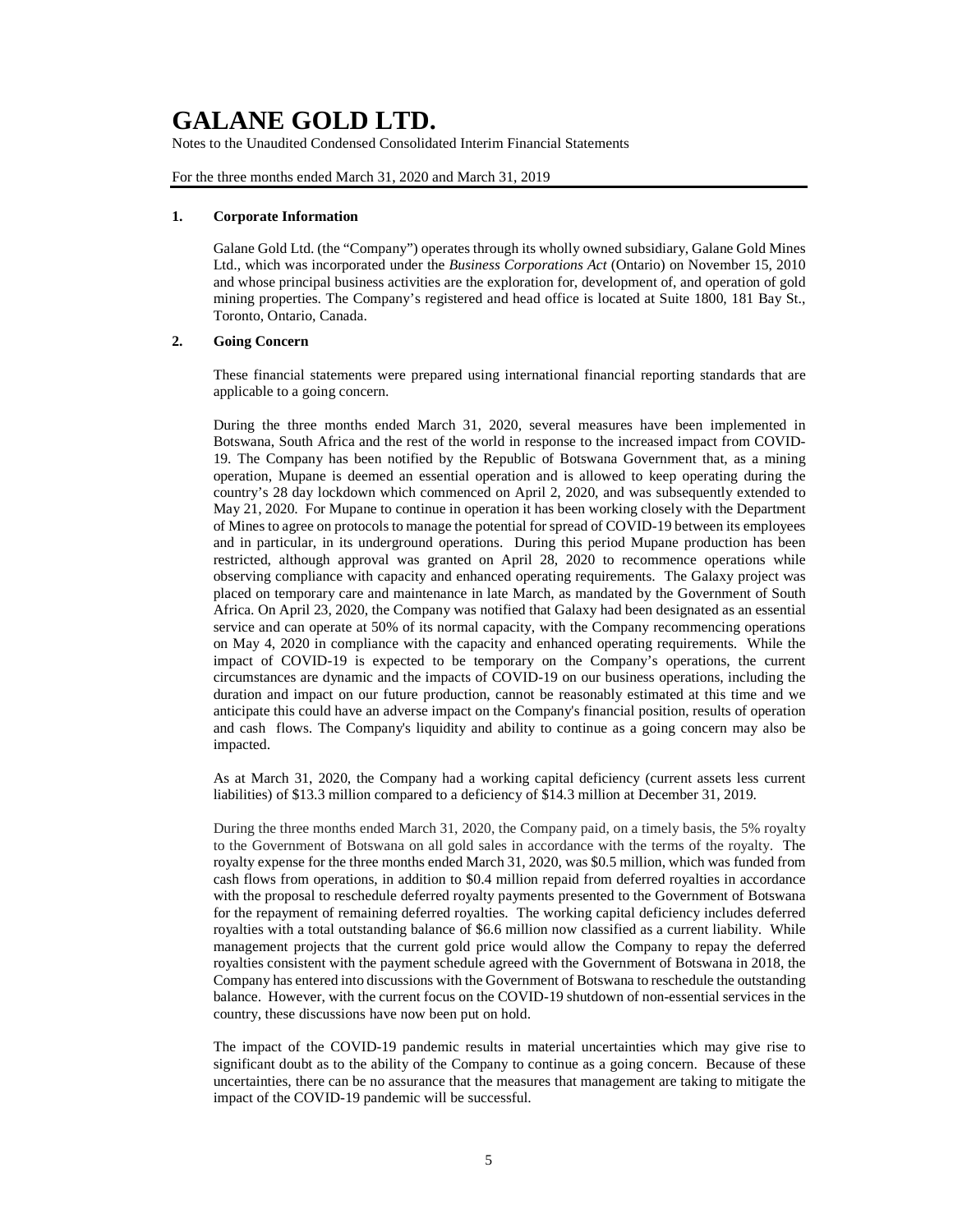Notes to the Unaudited Condensed Consolidated Interim Financial Statements

#### For the three months ended March 31, 2020 and March 31, 2019

The ongoing strength in gold prices and positive operating performance at the Mupane mine have resulted in earnings from mining operations of \$0.9 million for the three months ended March 31, 2020, compared to a loss from mining operations of \$0.8 million for the same period in 2019. In addition, cash flow generated from operations for the three months ended March 31, 2020 was \$0.8 million, after royalty payments made in the normal course of business, compared to a cash outflow from operations of \$0.9 million for the same period in 2019. The Company has no material commitments for capital expenditures at the Mupane mine as of March 31, 2020.

The current commodity price and exchange rate environment can be volatile, which may have an impact on the Company's cash flows. Despite the higher gold price currently being realized, the Company continues to review its near term operating plans and to take steps to reduce costs and maximize cash flow generated from operations.

These financial statements do not reflect adjustments in the carrying values of the assets and liabilities, the reported revenues and expenses, and the balance sheet classifications used, that would be necessary if the Company were unable to realize its assets and settle its liabilities as a going concern in the normal course of operations. Such adjustments could be material.

#### **3. Basis of preparation:**

#### **(a) Statement of compliance**

The unaudited condensed consolidated interim financial statements (the "Financial Statements") of the Company as at and for the three months ended March 31, 2020 have been prepared in accordance with IAS 34, Interim Financial Reporting, and do not include all of the information required for full annual consolidated financial statements. Accordingly, certain information and disclosures normally included in annual financial statements prepared in accordance with International Financial Reporting Standards ("IFRS") have been omitted or condensed.

#### **(b) Significant accounting judgments, estimates and assumptions**

The preparation of the Financial Statements in conformity with IFRS requires management to make judgments, estimates and assumptions that affect the reported amounts of assets, liabilities and contingent liabilities at the date of the Financial Statements and reported amounts of revenues and expenses during the reporting period. Estimates and assumptions are regularly evaluated and are based on management's experience and other factors, including expectations of future events that are believed to be reasonable under the circumstances. Actual results may differ from these estimates. The particular areas of estimation uncertainty and critical judgments are outlined in detail in the annual audited consolidated financial statements for the year ended December 31, 2019 (the "Annual Financial Statements").

#### **(c) Functional and presentation currency**

The consolidated financial statements are presented in U.S. dollars, which is the functional currency of the Company and each of its subsidiaries. All amounts are in U.S. dollars, except where otherwise indicated.

#### **4. Significant Accounting Policies:**

These Financial Statements have been prepared following the same accounting policies and methods of computation as the Annual Financial Statements.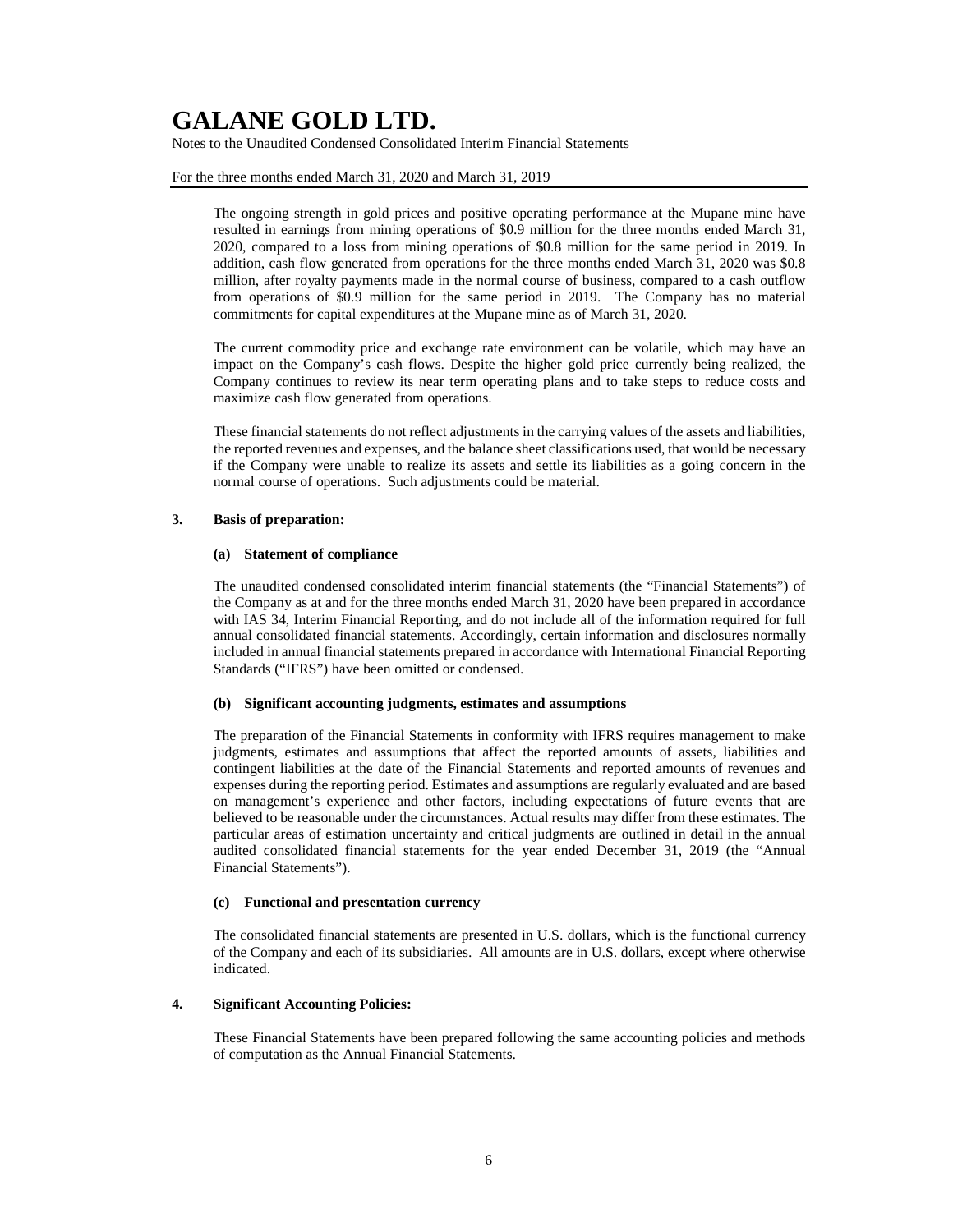Notes to the Unaudited Condensed Consolidated Interim Financial Statements

For the three months ended March 31, 2020 and March 31, 2019

#### **5. Galaxy Share Donation**

On March 19, 2019, the Company donated 17% of the issued and outstanding shares of Galaxy Gold Mining (Pty) Limited ("Galaxy") to Phakamani Foundation Trust (operating as Phakamani Foundation NPC). The donation was made in relation to the terms of the *Mineral and Petroleum Resources Development Act, 2004* of South Africa, together with the *Broad-Based Social-Economic Empowerment Charter for Mining and Mineral Industry, 2018* and the requirement for Galaxy, as holder of existing gold mining rights, to be comprised, directly or indirectly, of at least a 20% shareholding by historically disadvantaged persons (the "BEE Requirement").

On March 19, 2019, 10% of the issued and outstanding shares of Galaxy Gold Reefs (Pty) Ltd, was donated to a South African community based trust and a South African local employee share scheme. The donation was made in relation to the BEE Requirement.

Because the Company is deemed, for accounting purposes, to control the various trusts, these donations do not give rise to non-controlling interests.

#### **6. Trade and other receivables**

|                   | March 31, | December 31. |
|-------------------|-----------|--------------|
|                   | 2020      | 2019         |
| Trade receivables | 349.527   | 464,873      |
| Taxes recoverable | 403,735   | 409,869      |
| Prepaid expenses  | 427.797   | 644,689      |
| Other receivables | 588,039   | 677,089      |
|                   | 1,769,098 | 2,196,520    |

### **7. Inventories**

The amount of inventories recognized as an expense during the period is included in mining costs in the condensed consolidated interim statement of earnings and comprehensive earnings. The carrying values at the end of the respective periods are:

|                 |    | March 31, |   | December 31. |
|-----------------|----|-----------|---|--------------|
|                 |    | 2020      |   | 2019         |
| Gold in process | \$ | 1,548,626 | S | 966,822      |
| Supplies        |    | 3,287,672 |   | 3,675,542    |
| Ore Stockpiles  |    | 62.951    |   | 304,832      |
|                 | S  | 4,899,249 | S | 4,947,196    |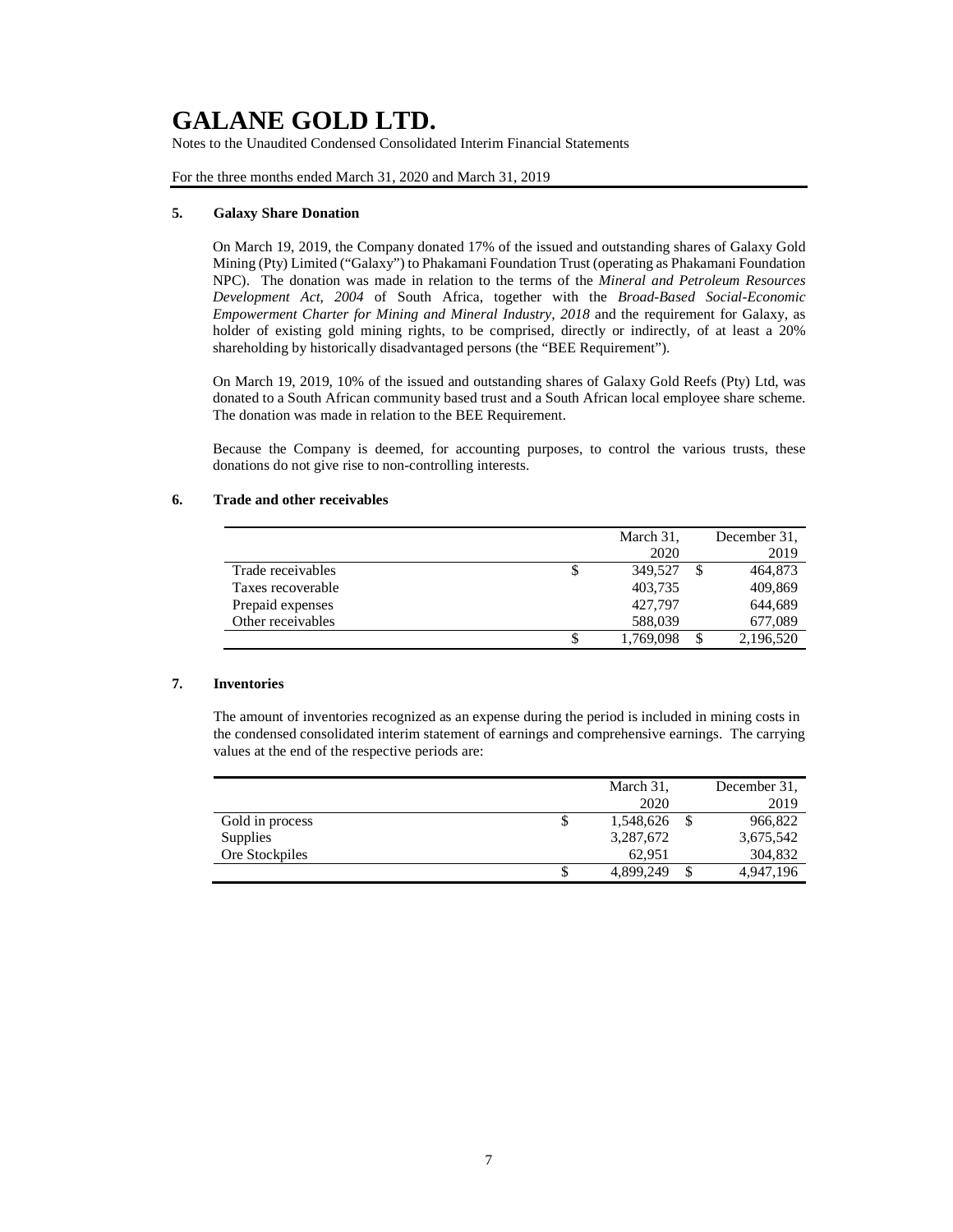Notes to the Unaudited Condensed Consolidated Interim Financial Statements

For the three months ended March 31, 2020 and March 31, 2019

### **8. Mining assets**

The continuity of mining assets for the three months ended March 31, 2020 is as follows:

|                           | Construction |             |    | Mining         | Plant and       |                  |
|---------------------------|--------------|-------------|----|----------------|-----------------|------------------|
|                           |              | in Progress |    | Properties     | Equipment       | Total            |
| Cost at December 31,      |              |             |    |                |                 |                  |
| 2019                      | \$           | 7,986,281   | \$ | 89,508,971     | \$<br>7,746,270 | \$105,241,522    |
| Additions:                |              |             |    |                |                 |                  |
| Additions <sup>(1)</sup>  |              | 441,531     |    | 854,090        | 46,235          | 1,341,856        |
|                           |              |             |    |                |                 |                  |
| Cost at March 31, 2020    | \$           | 8,427,812   | \$ | 90,363,061     | \$<br>7,792,505 | \$106,583,378    |
|                           |              |             |    |                |                 |                  |
| Accumulated               |              |             |    |                |                 |                  |
| depreciation and          |              |             |    |                |                 |                  |
| amortization at December  |              |             |    |                |                 |                  |
| 31, 2019                  | \$           |             | \$ | (60, 910, 713) | \$ (5,417,985)  | \$(66,328,698)   |
| Depreciation and          |              |             |    |                |                 |                  |
| amortization              |              |             |    | (1,088,655)    | (298, 576)      | (1,387,231)      |
|                           |              |             |    |                |                 |                  |
| Accumulated               |              |             |    |                |                 |                  |
| depreciation and          |              |             |    |                |                 |                  |
| amortization at March 31, |              |             |    |                |                 |                  |
| 2020                      | \$           |             | \$ | (61,999,368)   | \$ (5,716,561)  | \$(67,715,929)   |
|                           |              |             |    |                |                 |                  |
| Net book value, March     |              |             |    |                |                 |                  |
| 31, 2020                  | \$           | 8,427,812   | \$ | 28,363,693     | \$<br>2,075,944 | \$<br>38,867,449 |

(1) The additions for the current year include capitalised interest of \$197,531 related to the Barak facility that was utilised to fund the restart of the Galaxy mine (note 11).

### **9. Restoration and rehabilitation provision**

|                      | Restoration and rehabilitation provision |  |  |  |
|----------------------|------------------------------------------|--|--|--|
| At December 31, 2019 | 5,625,905                                |  |  |  |
| Revaluation          | (656,301)                                |  |  |  |
| Accretion            | 74.396                                   |  |  |  |
| At March 31, 2020    | 5.044,000                                |  |  |  |

#### **10. Trade accounts payable and accrued liabilities**

|                                               | March 31,<br>2020      | December 31.<br>2019   |
|-----------------------------------------------|------------------------|------------------------|
| Trade accounts payable<br>Accrued liabilities | 6,247,942<br>1,365,471 | 7,921,914<br>1,423,590 |
|                                               | 7,613,413              | 9,345,504              |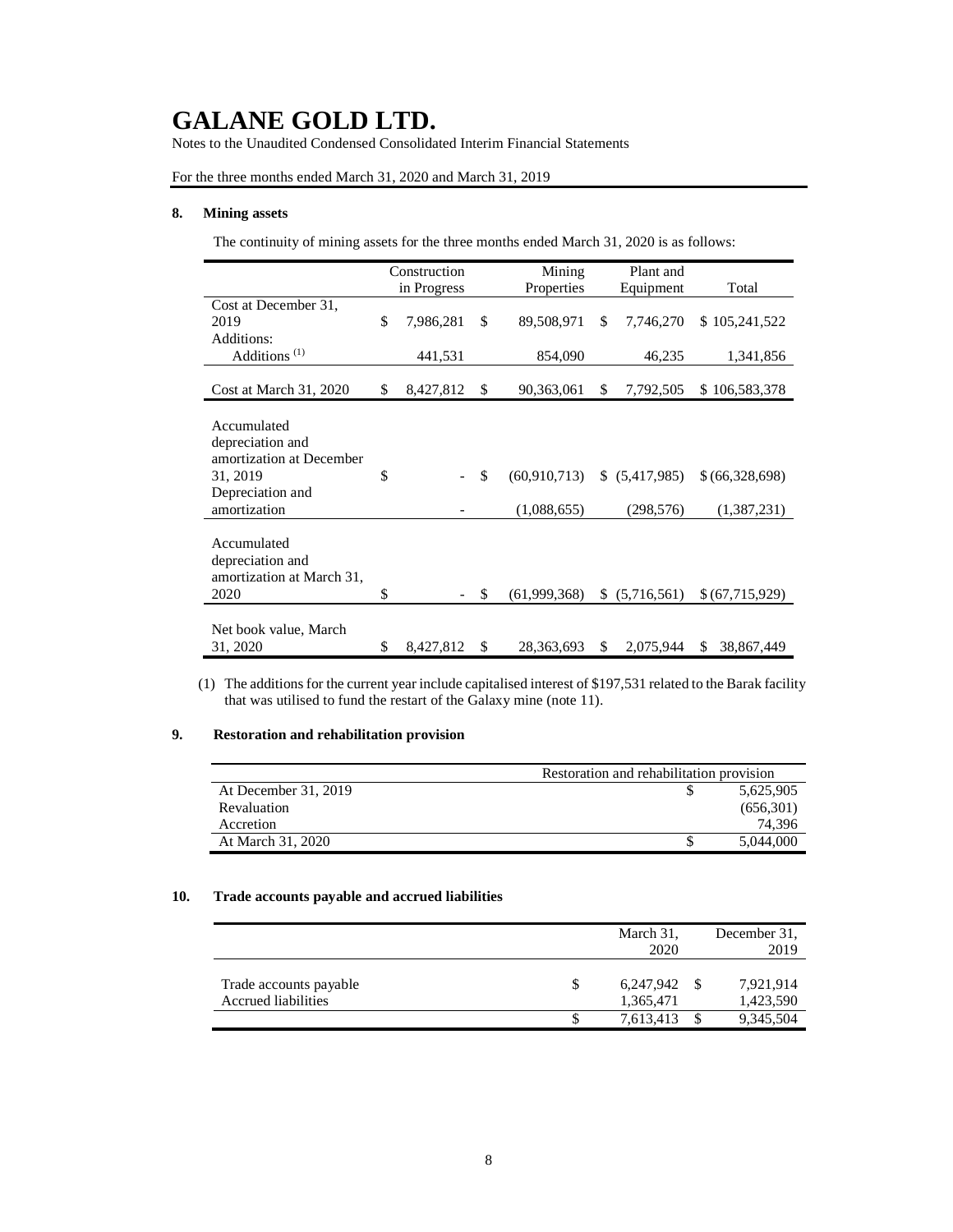Notes to the Unaudited Condensed Consolidated Interim Financial Statements

For the three months ended March 31, 2020 and March 31, 2019

#### **11. Interest-bearing loans and borrowings:**

|                         | March 31,        |               | December 31. |
|-------------------------|------------------|---------------|--------------|
|                         | 2020             |               | 2019         |
|                         |                  |               |              |
| Current                 |                  |               |              |
| Mining Royalties (2)    | \$<br>6,620,048  | <sup>\$</sup> | 6,934,825    |
| Lease liabilities (3)   | 791.421          |               | 788,289      |
| Barak loan facility (4) | 5,447,496        |               | 5,288,829    |
| Barak royalty (4)       | 77,732           |               | 77,732       |
|                         | \$<br>12,936,697 | \$            | 13,089,675   |
|                         |                  |               |              |
| Non-Current             |                  |               |              |
| Debentures $(1)$        | \$<br>4,520,148  | -S            | 4,475,516    |
| Lease liabilities (3)   | 1,172,778        |               | 1,412,879    |
| Barak royalty (4)       | 161,664          |               | 161,664      |
|                         | \$<br>5,854,590  | \$            | 6,050,059    |

(1) The Company issued unsecured debentures to certain loan holders of Galaxy and other parties as settlement of amounts previously due on the acquisition of Galaxy in 2015. The original principal amount of the debentures was \$5,650,269 and was originally due on November 20, 2019. The debentures have a fixed interest rate of 4% per annum, compounded annually. \$728,000 of such principal was repaid on September 27, 2019.

In accordance with an amended and restated debenture agreed to between the Company and a debenture holder in the second quarter of 2018: (i) \$3,249,433 of the principal amount of debentures is repayable on November 20, 2021 and is convertible into common shares at a price of C\$0.15 per common share, based on a pre-determined exchange rate; (ii) interest is convertible into common shares, based on a pre-determined exchange rate, at a price equivalent to the greater of C\$0.15 and the Discounted Market Price (as defined by the TSX Venture Exchange) at the time of conversion; (iii) the Company has a right of forced conversion for the principal where the trading price of the common shares exceeds C\$0.15 for 10 consecutive trading days; and (iv) commencing January 1, 2018, interest for a calendar year is due and payable on March 31 of the subsequent year, with the first such payment being due on March 31, 2019. The first payment of interest under the rescheduled agreement was made in April 2019.

Pursuant to an amending instrument dated September 30, 2019: (i) \$1,672,836 of the principal amount of the debentures is now repayable on November 20, 2021, (ii) such amount of principal is convertible into common shares at a price of C\$0.20 per common share, based on a predetermined exchange rate, with interest on such principal convertible into common shares, based on a pre-determined exchange rate, at a price equivalent to the greater of C\$0.20 and the Discounted Market Price at the time of conversion, subject to acceptance of the TSX Venture Exchange, and (iii) the Company has a right of forced conversion for such principal where the trading price of the common shares exceeds C\$0.20 for 10 consecutive trading days. On December 15, 2019 the Company prepaid an additional \$838,486 of the principal and \$12,517 of interest on the debentures subject to this amending instrument.

- $(2)$  The Government of Botswana royalties were all recorded as current liabilities at March 31, 2020, however on March 19, 2018 an agreement was reached with the government regarding royalties payable on the sale of gold and subsequent repayment thereof under the following terms:
	- \$8,398,709 of royalties deferred at December 2017 were to be repaid as follows:
		- o principal repayments of \$21,593 per month for ten months commencing March 2018 (all paid);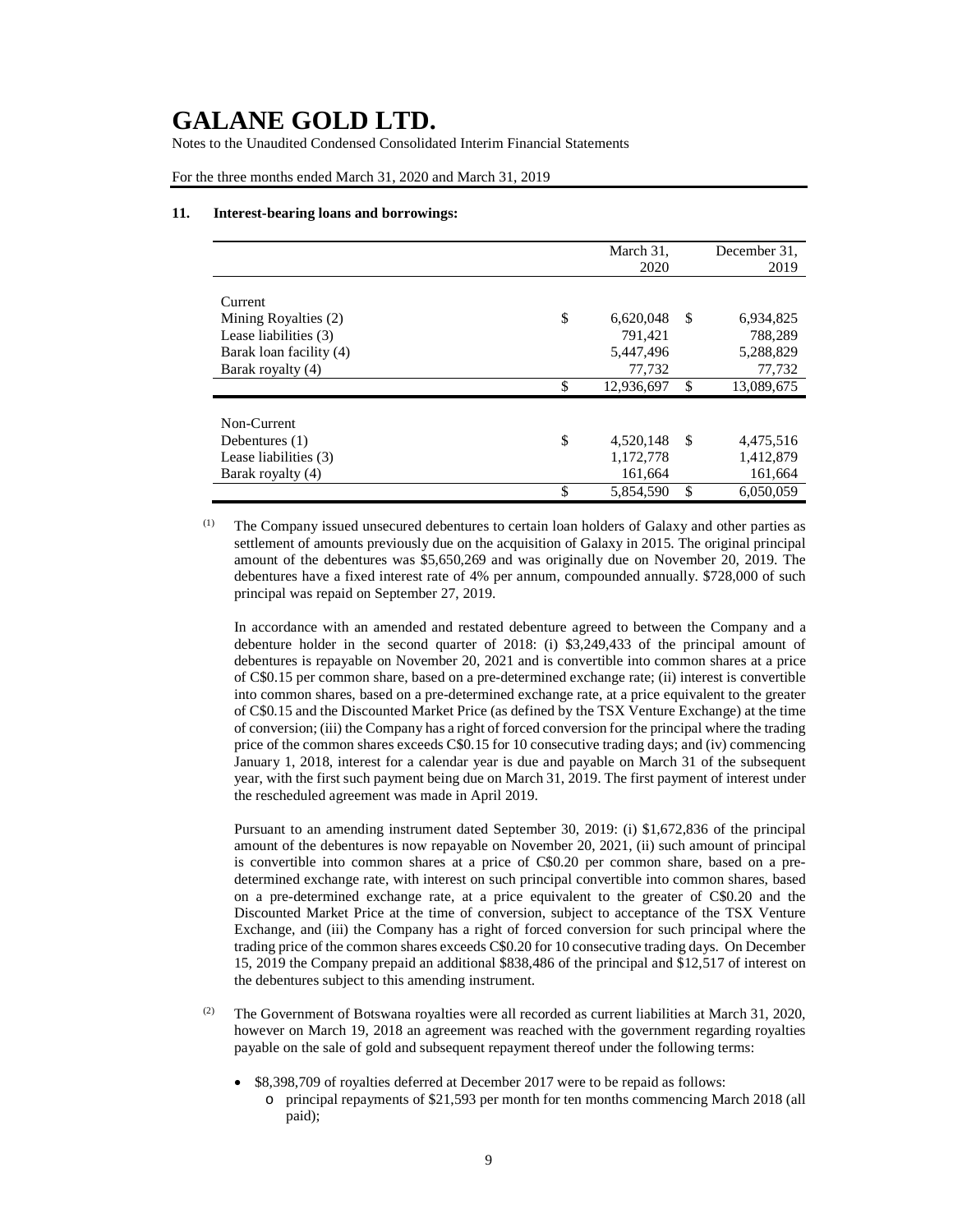Notes to the Unaudited Condensed Consolidated Interim Financial Statements

For the three months ended March 31, 2020 and March 31, 2019

- o principal repayments of \$101,593 per month for 12 months commencing January 2019 (all paid); and
- o the remaining balance to be repaid in 12 equal monthly payments commencing January 2020;
- interest to be charged at Bank of Botswana commercial bank prime lending rate plus 5%, applied on a simple interest basis, equating to \$28,407 per month over the 34 month repayment period; and
- the deferral amount is unsecured.

The Company is currently engaging with the Government of Botswana to negotiate a rescheduling of the repayments due in 2020, as yet no agreement has been reached between the parties. The Company repaid \$200,000 in each of January and February 2020.

The Company acquired a Komatsu Excavator in March 2019 and financed \$189,000 of the acquisition costs, and acquired a Remote GHH Loader in November 2019 and financed \$591,000. The term of the loans is 24 months, with payments of approximately \$8,600 and \$18,600 respectively coming due each month including payment of the principal and interest of between 8.25% and 8.5%. The loan is secured by the assets related to such loans.

On adoption of IFRS 16, the group recognized lease liabilities in relation to leases which had previously been classified as 'operating leases' under the principles of IAS 17 *Leases*. These liabilities were measured at the present value of the remaining lease payments, discounted using the lessee's incremental borrowing rate as at January 2019. The weighted average lessee's incremental borrowing rate applied to the lease liabilities on January 1, 2019, was 8.5%. A Right of use liability of \$1,896,294 was recognized on the initial application at January 1, 2019

(4) On October 2, 2018, the Company finalized a loan agreement with Barak Fund SPC Limited ("Barak") with respect to a \$5,000,000 secured loan facility (the "Barak Facility"), for a term ending three years from the date of the first drawdown and bearing interest at a rate of 14% per annum. The funds have been used towards the refurbishment and expansion of the processing facilities and restarting underground mining operations at the Galaxy gold mine in Barberton, South Africa. The Company has agreed to pay to Barak, or its nominee, 0.75% of the net proceeds accruing to Galaxy under an off-take agreement covering the annual gold concentrate production of the Agnes gold mine in Barberton owned and operated by Galaxy, after taking into account all attributable logistics and freight costs, State Royalties (as defined in the Barak Facility) and valueadded tax (if applicable). The Company received the funds from drawdown requests totalling \$5,000,000 under the Barak Facility up to December 31, 2019, with the first repayment of \$66,218 remitted during the three months ended March 31, 2020. As the Company was in breach of the current ratio covenant at year end, the entire outstanding balance of the loan facility has been classified as a current liability in accordance with IFRS 7.

#### **Contractual Repayment Schedule**

|                     | 2020       | 2021      | 2022    | <b>Total</b> |
|---------------------|------------|-----------|---------|--------------|
|                     |            |           | onwards |              |
|                     | \$         | S         | S       | \$           |
| Debentures          |            | 4.520.148 | -       | 4,520,148    |
| Mining royalties    | 6,620,048  |           | -       | 6,620,048    |
| Lease liabilities   | 440,593    | 469.188   | 645.543 | 1,555,324    |
| Barak loan facility | 5,638,974  |           | -       | 5,638,974    |
| Barak royalty       | 77.732     | 149.229   | 12.435  | 239,396      |
| Total               | 12,777,347 | 5,138,565 | 657.978 | 18,573,890   |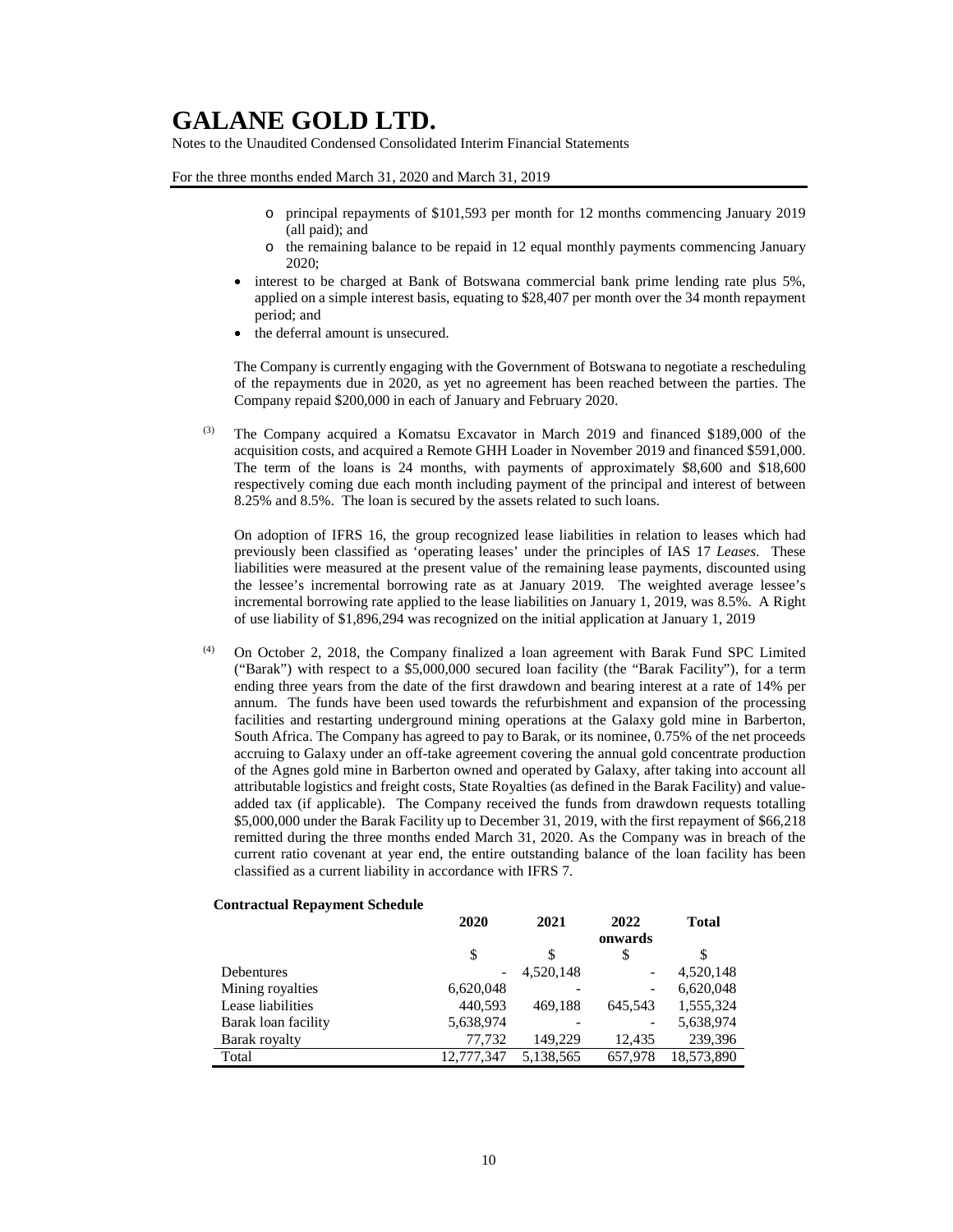Notes to the Unaudited Condensed Consolidated Interim Financial Statements

For the three months ended March 31, 2020 and March 31, 2019

#### **12. Income and Mining Taxes:**

The Company estimates the effective tax rate expected to be applicable for the full fiscal year and uses that rate to provide for income taxes in interim reporting periods. The Company also recognizes the tax impact on certain discrete (unusual or infrequently occurring) items, including changes in judgment concerning the probable realization of losses and effects of changes in tax laws or rates, in the interim period in which they occur.

As a result of the effect of utilization of loss carry forwards available to the Company, the Company reported no income tax expense for the three months ended March 31, 2020 (three months ended March 31, 2019 - \$nil). The effective income tax rates vary from the combined Canadian federal and provincial statutory income tax rate of 26.50% for the three months ended March 31, 2020 (three months ended March  $31$ ,  $2019 - 26.50\%)$  due to the geographical distribution of earnings, which are subject to different tax rates, fluctuations in exchange rates and other non deductible expenses.

### **13. Share Capital**

#### **(a) Authorized share capital:**

As at March 31, 2020, the authorized share capital of the Company consisted of an unlimited number of common shares. All issued shares are fully paid.

#### **(b) Issued share capital:**

As at March 31, 2020, 223,400,910 common shares are issued and outstanding.

The Company did not issue any common shares during the three month periods ended March 31, 2020, and March 31, 2019.

#### **(c) Stock Options:**

The Company has a stock option plan whereby options may be granted to directors, officers, employees and consultants. As at March 31, 2020, a maximum of 22,340,091 options to purchase common shares were issuable under the Company's stock option plan, of which 8,640,091 remained available for issuance.

The following is a summary of stock options outstanding as at March 31, 2020 and December 31, 2019 along with changes during the periods then ended:

|                                |                      |   | Weighted<br>Average              |
|--------------------------------|----------------------|---|----------------------------------|
|                                | Number of<br>Options |   | <b>Exercise Price</b><br>(CDN\$) |
| Balance December 31, 2018      | 9.700,000            | S | 0.11                             |
| Options expired                | (1,000,000)          |   | 0.12                             |
| Balance March 31, 2019 (1) (2) | 8.700,000            | S | 0.11                             |
| Balance December 31, 2019      | 12,700,000           | S | 0.10                             |
| Options granted                | 1,000,000            |   | 0.10                             |
| Balance March 31, 2020 $(D(1)$ | 13,700,000           |   | 0.10                             |

(1) The weighted average time to expiration for outstanding options is 2.4 years. a. The range of exercise price are Cdn.\$0.085 to Cdn.\$0.125.

<sup>(2)</sup> As at March 31, 2020, 5,535,000 options were exercisable (December 31, 2019 – 2,970,000).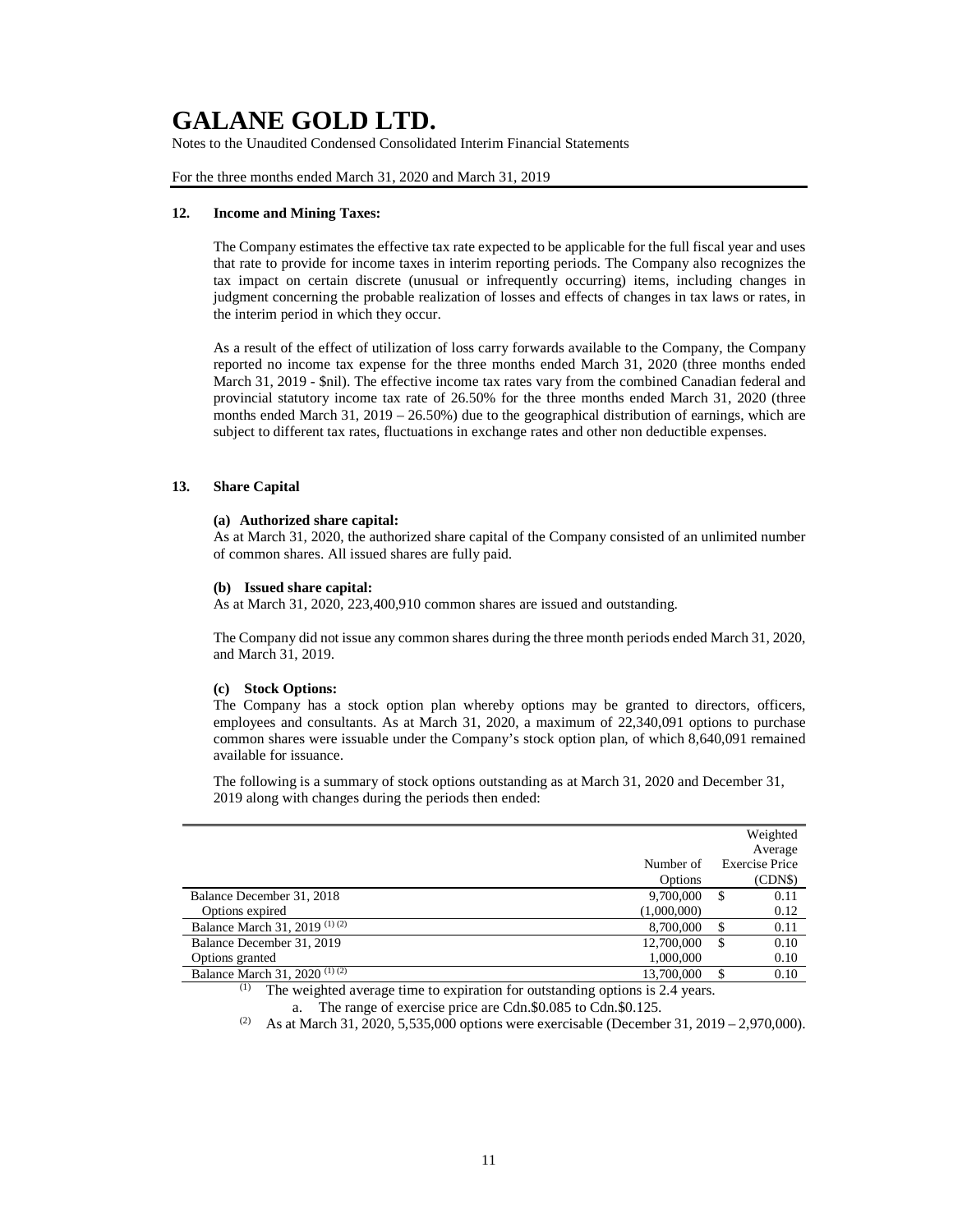Notes to the Unaudited Condensed Consolidated Interim Financial Statements

For the three months ended March 31, 2020 and March 31, 2019

#### **(d) Earnings (loss) per share:**

The calculation of earnings (loss) per share is based on the following data:

|                                                                                                                                         |     | Three months<br>ended<br>March 31,<br>2020 | <b>Three months</b><br>ended<br>March 31,<br>2019 |             |  |
|-----------------------------------------------------------------------------------------------------------------------------------------|-----|--------------------------------------------|---------------------------------------------------|-------------|--|
| Earnings (loss) attributable to Galane shareholders                                                                                     | \$. | 1,659,576                                  |                                                   | (2,219,508) |  |
| Weighted average number of common shares outstanding for<br>purposes of basic earnings per share<br>Dilutive options, warrants and DSUs |     | 223,400,910<br>20,336,097                  |                                                   | 200,804,760 |  |
| Weighted average number of common shares outstanding for the<br>purpose of diluted earnings per share                                   |     | 243,737,007                                |                                                   | 200,804,760 |  |
| Earnings per share                                                                                                                      |     |                                            |                                                   |             |  |
| <b>Basic</b>                                                                                                                            | \$  | 0.01                                       | \$                                                | (0.01)      |  |
| Diluted                                                                                                                                 | \$  | 0.01                                       | S                                                 | (0.01)      |  |

Basic earnings (loss) per share is computed by dividing the earnings (loss) by the weighted average number of common shares outstanding during the period. Diluted earnings per share reflects the potential dilution of outstanding deferred share units, warrants and stock options in the weighted average number of common shares outstanding during the period, if dilutive. For the three months ended March 31, 2020 the dilutive impact of these instruments has been recognised, while for the three months ended March 31, 2019, all instruments were considered anti-dilutive due to the net loss in that period.

#### **(e) Deferred Share Units**

The Company has established a deferred share unit plan whereby deferred share units ("DSUs") may be granted to directors, officers, employees and consultants. As at March 31, 2020, a maximum of 13,262,888 DSUs were issuable under the Company's deferred share unit plan, of which 4,967,060 remained available for issuance.

During the period ended March 31, 2020, the Company did not issue any shares under the Company's deferred share unit plan.

#### **(f) Warrants:**

The following is a summary of warrants outstanding as at March 31, 2020 and changes during the periods then ended:

|                                               | Number of<br>Warrants | Weighted<br>Average<br><b>Exercise Price</b> |
|-----------------------------------------------|-----------------------|----------------------------------------------|
|                                               |                       | (CDN\$)                                      |
| Balance, December 31, 2018                    | 54,000,000            | 0.05                                         |
| Exercised December 15, 2019                   | (22, 436, 150)        | 0.05                                         |
| Balance, December 31, 2019 and March 31, 2020 | 31,563,850            | 0.05                                         |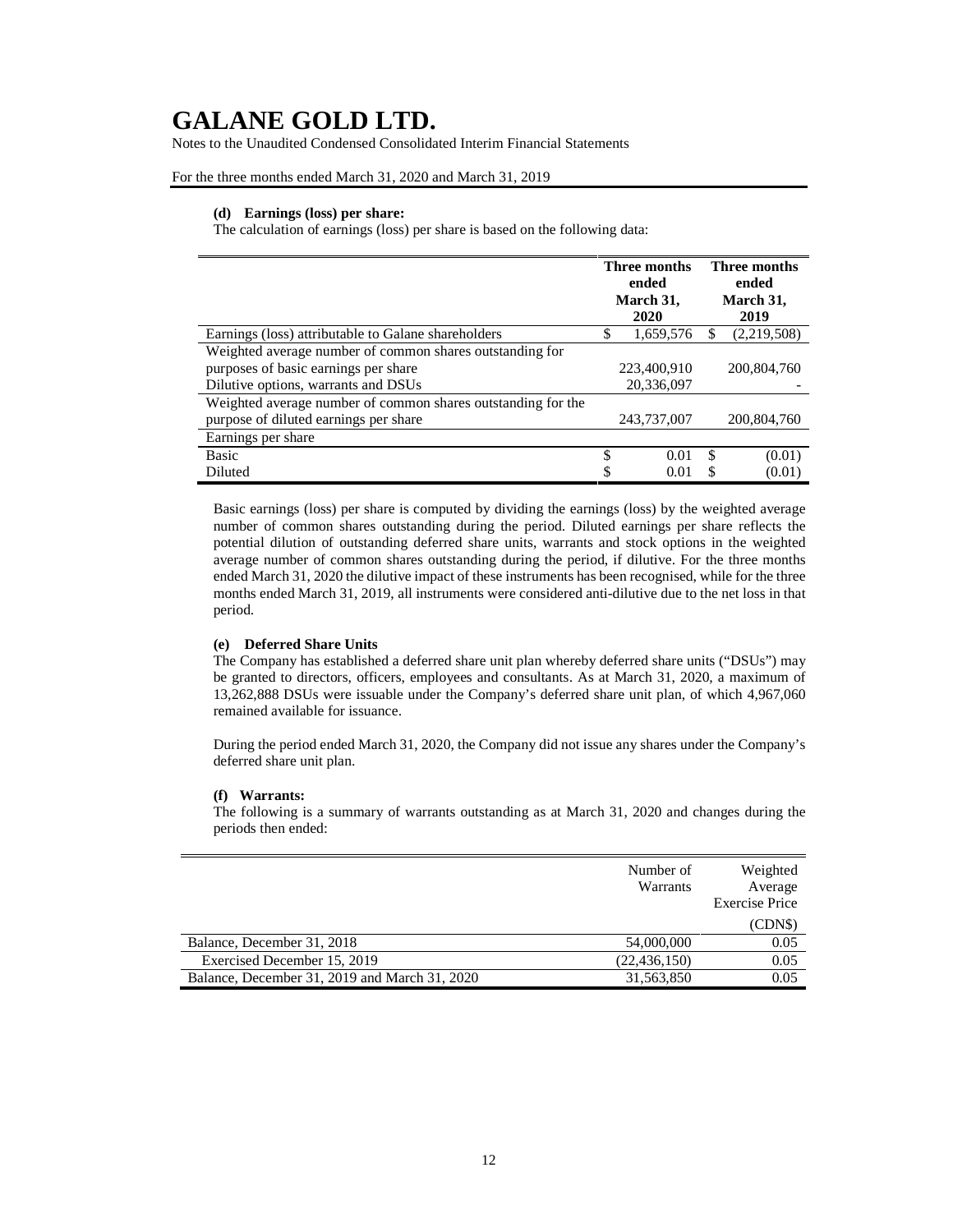Notes to the Unaudited Condensed Consolidated Interim Financial Statements

### For the three months ended March 31, 2020 and March 31, 2019

The following is a summary of the fair value of the warrants outstanding as at March 31, 2020 and changes during the periods then ended:

|                             | Warrants<br>denominated in a<br>foreign currency |
|-----------------------------|--------------------------------------------------|
|                             | $(\$)$                                           |
| Balance, December 31, 2018  | 1,109,662                                        |
| Exercised December 15, 2019 | (873, 165)                                       |
| Revaluation                 | 992,129                                          |
| Balance, December 31, 2019  | 1,228,626                                        |
| Revaluation at balance date | (680, 716)                                       |
| Balance, March 31, 2020     | 547.910                                          |

### **14. Breakdown of loss and comprehensive loss items:**

### **(a) Mining costs**

|                               |    | Three month<br>period ended<br>March 31, |  | Three month<br>period ended<br>March 31, |  |
|-------------------------------|----|------------------------------------------|--|------------------------------------------|--|
|                               |    | 2020                                     |  | 2019                                     |  |
| Mining and production         | \$ | 6,345,101                                |  | 7.227.951                                |  |
| Administrative                |    | 870,533                                  |  | 802,382                                  |  |
| Total costs                   |    | 7,215,634                                |  | 8,030,333                                |  |
| Depreciation and amortization |    | 1,387,231                                |  | 1,269,311                                |  |
|                               | S  | 8.602.865                                |  | 9.299.644                                |  |

### **(b) Corporate general and administration**

|                          |    | Three month<br>period ended<br>March 31,<br>2020 | Three month<br>period ended<br>March 31,<br>2019 |
|--------------------------|----|--------------------------------------------------|--------------------------------------------------|
| Professional fees        | \$ | 110,280                                          | 163,760                                          |
| Corporate administration |    | 386,222                                          | 476,427                                          |
| Share-based compensation |    | 58.888                                           | 36,202                                           |
|                          | S  | 555,390                                          | 676,389                                          |

### **(c) Financing (income) expense**

|                                                          | Three month<br>period ended<br>March 31,<br>2020 |            | Three month<br>period ended<br>March 31,<br>2019 |           |
|----------------------------------------------------------|--------------------------------------------------|------------|--------------------------------------------------|-----------|
| Interest on long term debt                               | S                                                | 160,004    | -S                                               | 140.950   |
| Barak loan fees                                          |                                                  |            |                                                  | 200,000   |
| (Decrease)/Increase in fair value of warrants (note 13f) |                                                  | (680, 716) |                                                  | (31, 175) |
| Accretion                                                |                                                  | 74.396     |                                                  | 74,953    |
|                                                          |                                                  | (446,316)  |                                                  | 384,728   |